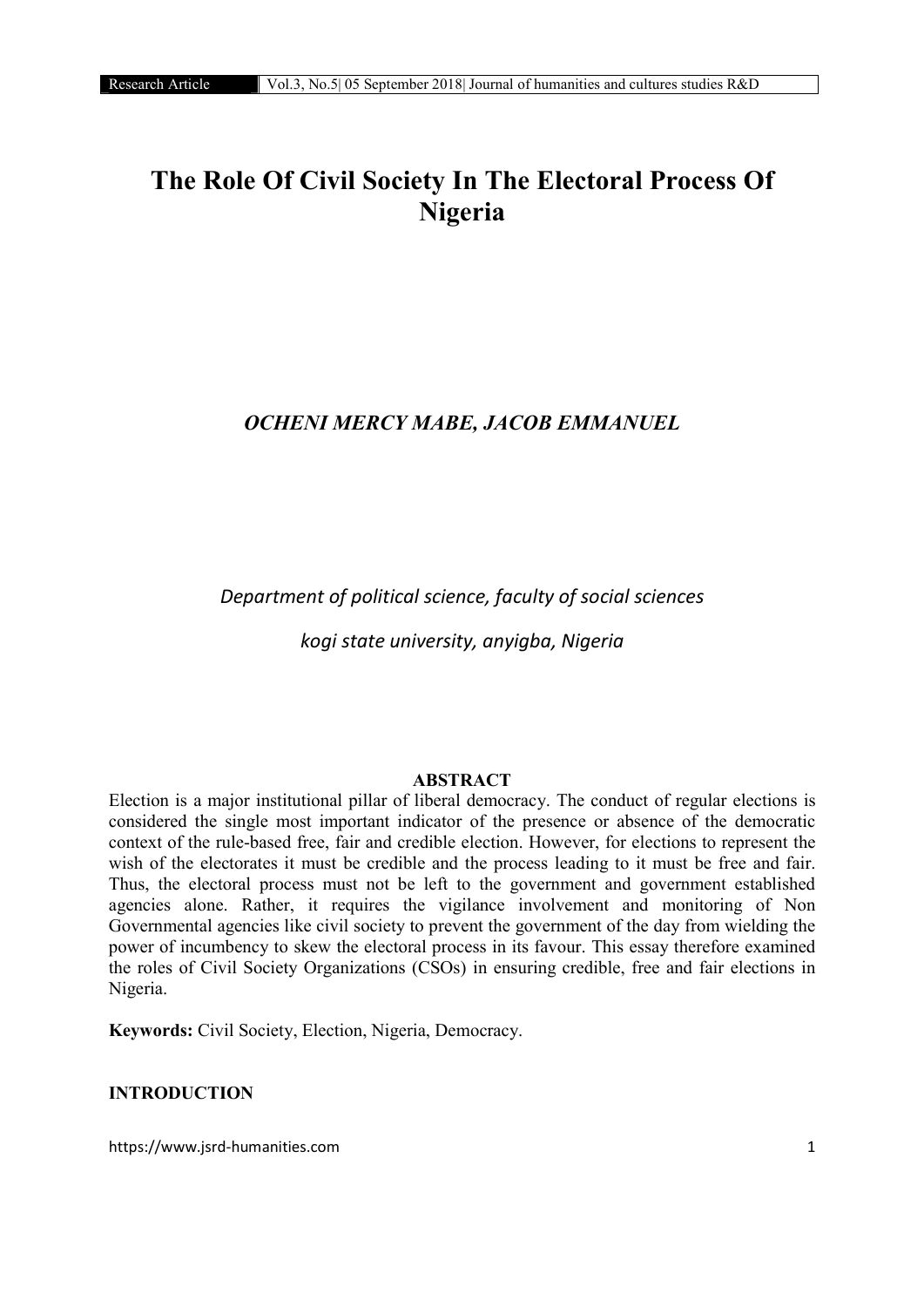Nigerian electoral history has not been a pleasant one. Nigerians have participated in many elections, beginning with the colonial era when the concept of elections was first introduced. The electorate has also grown from about 5,000 adults with 100 pounds sterling income per annum as qualification to be eligible to vote, to over 90 million voters of 18 years of age and above.

Since its attainment of independence in 1960, Nigeria has been tormented by political instability fueled largely by an electoral process in crisis. The country and her leaders have refused to learn from history and avoid the pitfalls of past mistakes in order to pave the pathway for a secure political future. Instead, the electorates and politicians alike have continued to perpetuate the worst forms of our political processes characterized by ugly incidents of political thuggery and violence, electoral malpractices both at political party level and general elections, unending law suits, crisis of legitimacy, instability and chaos.

Over the period of Nigeria's existence as an independent nation-state, all these negative attributes of her political processes have often provided compelling reasons for military adventurists to seize power from its civilian collaborators. As earlier stated history of democratic elections in Nigeria especially ones that would be adjudged and accepted by the electorates as free and fair had always been a problem in the country, however the 1999 general election will be our point of departure.

In 1995, the European union which already imposed sanctions in 1993 suspended development aid and expelled Nigeria from the commonwealth as a result of various records of human rights violations by the Abacha administration. When Abacha died on June 8, 1998, his chief of defense staff, Major General Abdulsalam Abubakar assumed control. He released political prisoners including the former military leader, Olusegun Obasanjo. He permitted the conduct of local government elections in December 1998, state legislative elections followed in January 1999, and the federal legislative and presidential elections in February 1999 which completed the transition to civilian government. Olusegun Obasanjo was elected president on the platform of Peoples' Democratic Party (PDP) that won majority of seats in both the Senate and House of Representatives. There are persistent calls for creation of states in Nigeria and currently, the country is divided into 36 states and Abuja, the Federal Capital Territory and 774 Local Government areas. In 2004 religious strife forced the government to declare a state of emergency in Plateau State. Ethnic strife complicated matters in the southeastern state of Benue where tribal warfare broke out in 2001. Also in the oil-rich Niger Delta, there was a regional conflict against the state by the Ogoni tribe and international energy facilities and workers. In April 2007, Umaru Musa Yar'Adua of the PDP won the presidential election and succeeded Obasanjo. After the election, Yar'Adua proposed a government of national unity and in June 2007, two opposition parties, the ANPP and the Progressive Peoples' Alliance (PPA) joined Yar'Adua's government. President Yar'Adua died in office on May 5th, 2010 paving way for his vice-president, Goodluck Ebele Jonathan (a southern Christian) from a minority ethnic group to become the president of Nigeria. In April 16, 2011, Jonathan contested and won the presidential election with a wide margin against his closet rival, Muhamadu Buhari (a northern Fulani-Hausa Muslim). Since then, the country has known no peace due to the insurgency of the Muslim sect, Boko Haram that has been terrorizing Nigerians especially in the north east and Abuja with serial bombings. In 2015 however a sitting president was defeated which to a large extent signifies development in the Nigerian electoral process.

Since the return of democracy in Nigeria after the era of military rule in 1999, Civil Society has remained an indispensable component of the evolving and fragile Nigerian democracy. As agents of social change germane for mass re orientation and mobilization, they have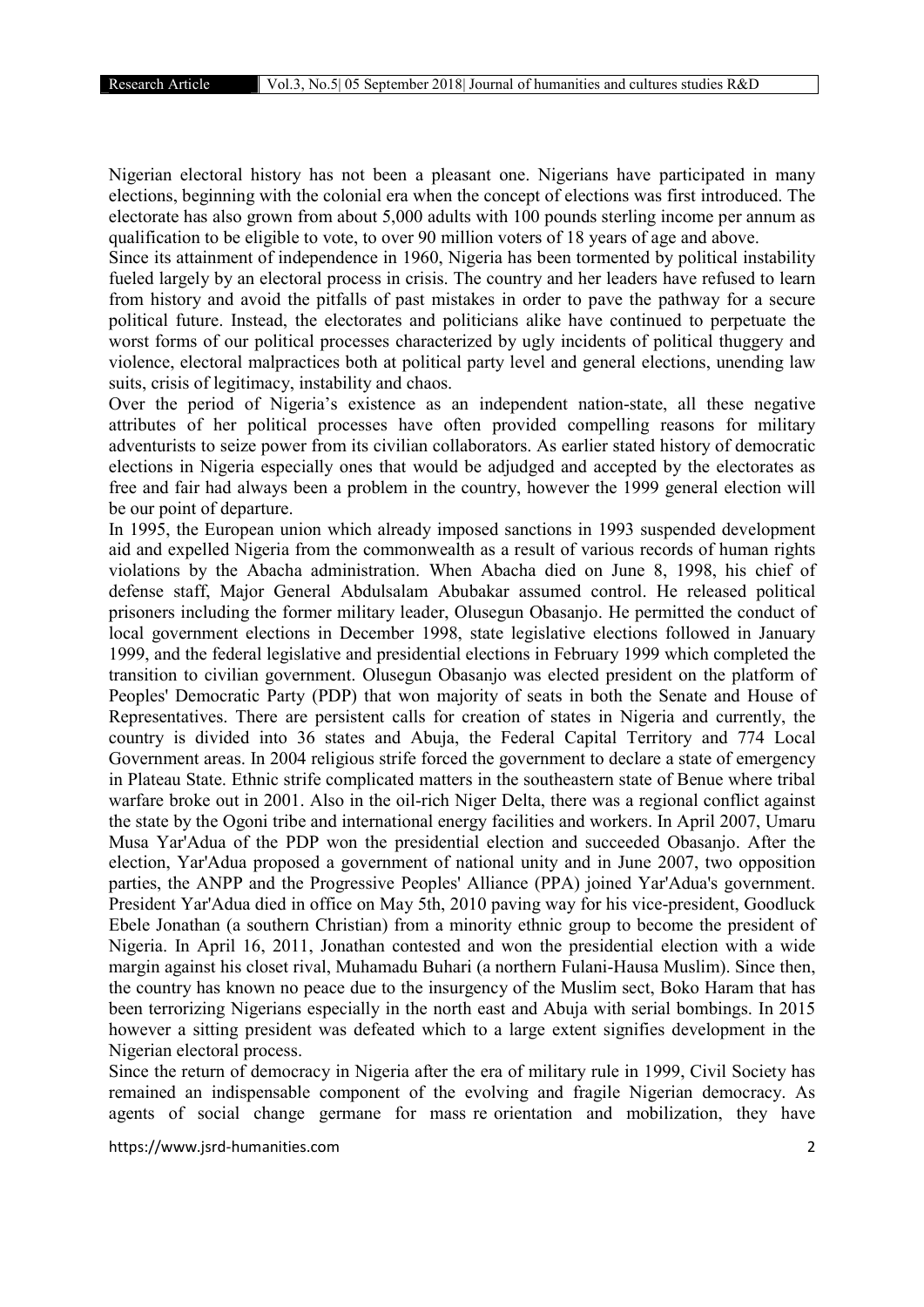helped in the sustenance and deepening of democratic governance by providing the critical socio-economic and political services to Nigerians in both urban and rural areas. The credibility of electoral process in Nigeria remains a challenge as election goes a long way in ensuring viable democratic governance. For a long time, elections in Nigeria have been characterized by fraud. Political parties and their respective candidates employ different forms of oppression in order to secure votes during election. Thus, it is common sight to see thugs being used to intimidate electorates on Election Day. In addition to this, Nigerian political parties do not have political ideologies unlike political parties in developed nations of the world. Absence of these makes it difficult to provide credible candidates to contest elections.

Civil societies have a major role to play when it comes to advocating for free and credible elections. For example, as an organization which seeks to promote democratic governance, human rights, accountability and youth participation in politics, Youth Initiative for Advocacy Growth and Advancement (YIAGA) it must put in place mechanisms that can promote and monitor the electoral process in Nigeria.

Civil society organizations have globally become active non-state agents of democratic governance saddled with the multifaceted responsibilities of providing social welfare, economic empowerment, humanitarian services, political participation, human capital development and economic activities (Keane 1989, Ikelegbe 2013:2). Besides, civil society has become important agents for engendering good democratic governance through the promotion of accountability, transparency, rule of law, curtailment of human rights abuses, and capitalist exploitation. Civil society is seen as the cumulus of voluntary, self-generating, at least partially self-supporting, and autonomous associations different from the state, business and family and bound by a legal order or set of shared rules that is open to the public (Woods:1992). It is known as the third sector because it serves as a vibrant social intermediary between the state, business and family. Civil society in Africa and Nigeria in particular is a recent phenomenon that characterized the recent ascendancy of neoliberal democratic institution (Harbeson:1993). According to Ikelegbe, civil society provides the oil that lubricates the relationship between the government, business outfits and the people. He observed that emerging democracies especially in Africa and Nigeria cannot be consolidated or sustained without a virile and vibrant civil society (Ikelegbe,2007).

The states in Africa are incapacitated and irresponsive to the wellbeing of the people which it claims to protect. In the midst of these ad infinitum problems, the civil society is therefore, expected to serve as a watch dog against excesses of government and capitalists by providing a platform for aggregating and championing the interest of the people both in urban and rural areas to demand delivery of good governance from the government (Fatton (1995).

Election is a major institutional pillar of liberal democracy. The conduct of regular elections is considered the single most important indicator of the presence or absence of the democratic context of the rule-based free, fair and credible election. Thus, the electoral process must not be left to the government and government established agencies alone. Rather, it requires the vigilance; involvement and monitoring of Non Governmental agencies like civil society to prevent the government of the day from wielding the power of incumbency to skew the electoral process in its favour. This essay therefore examined the role of the civil society in the electoral process of Nigeria and how it's activities have ensured credible, free and fair elections in the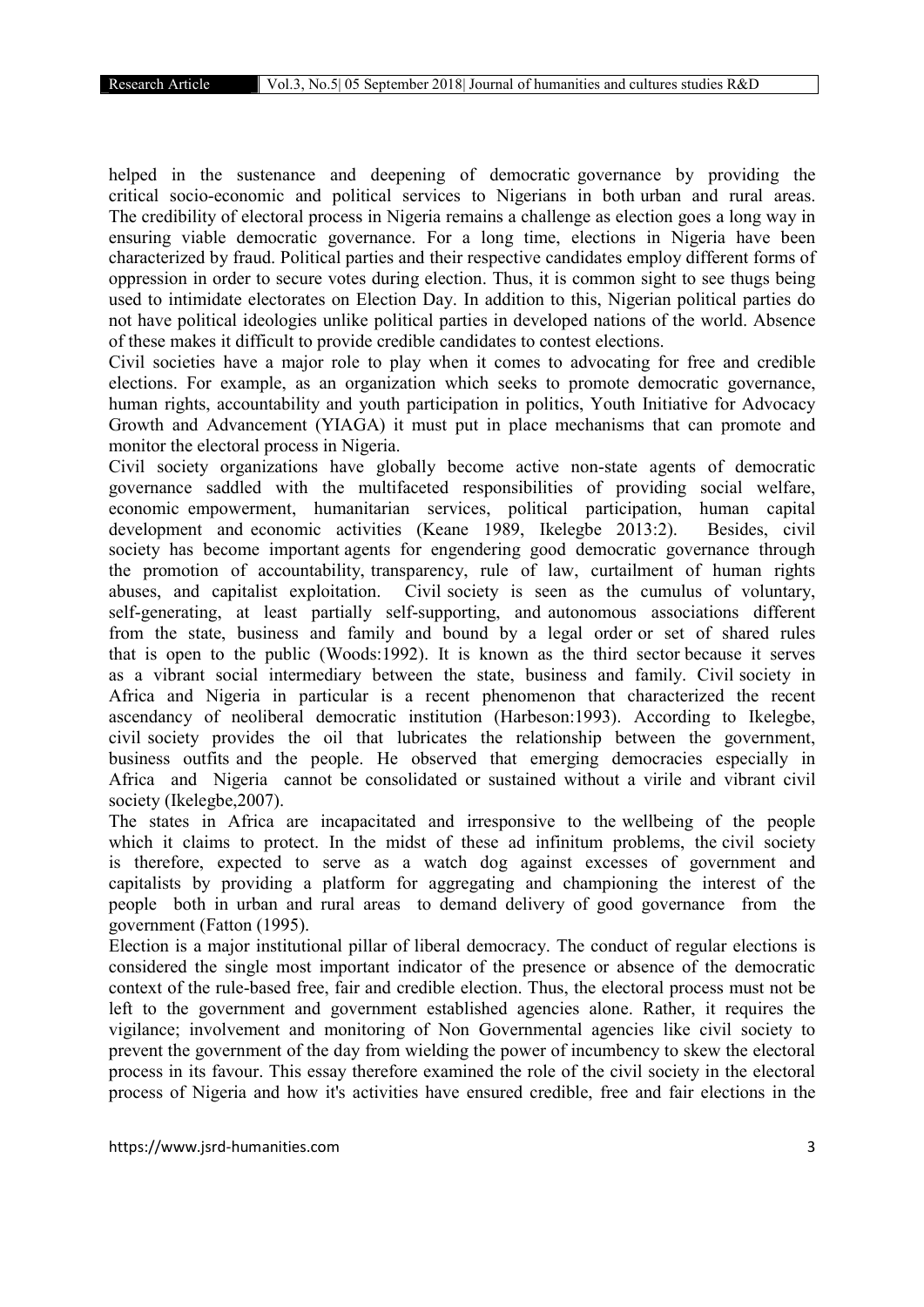country since the return of democracy in 1999 and using the 2015 election as a paradigm of analysis.

## CONCEPTUAL CLARIFCATION CIVIL SOCIETY

From a historical perspective, the actual meaning of the concept of civil society has changed twice from its original, classical form. The first change occurred after the French Revolution, the second during the fall of communism in Europe. The concept of civil society in its pre-modern classical republican understanding is usually connected to the early-modern thought of Age of Enlightenment in the 18th century. However, it has much older history in the realm of political thought. Generally, civil society has been referred to as a political association governing social conflict through the imposition of rules that restrain citizens from harming one another. In the classical period, the concept was used as a synonym for the good society, and seen as indistinguishable from the state. For instance, Socrates taught that conflicts within society should be resolved through public argument using 'dialectic ', a form of rational dialogue to uncover truth. According to Socrates, public argument through 'dialectic' was imperative to ensure 'civility' in the polis and 'good life' of the people.

G. W. F. Hegel completely changed the meaning of civil society, giving rise to a modern liberal understanding of it as a form of market society as opposed to institutions of modern nation state. [While in classical republicanism civil society where synonymous with political society, Hegel distinguished political state and civil society, what was followed by Tocqueville's distinction between civil and political societies and associations, repeated by Marx and Tannies.

Sometimes the term civil society is used in the more general sense of "the elements such as freedom of speech, an independent judiciary, etc, that makes up a democratic society" (Collins English Dictionary).

According to the World Bank: "Civil society ... refers to a wide array of organizations: community groups, non-governmental organizations [NGOs], labour unions, indigenous groups, charitable organizations, faith-based organizations, professional associations, and foundations." The term became popular in political and economic discussions in the 1980s, when it started to be identified with non-state movements that were defying authoritarian regimes, especially in central and Eastern Europe and Latin America.

When mobilized, civil society sometimes called the "third sector" (after government and commerce) - has the power to influence the actions of elected policy-makers and businesses. But the nature of civil society - what it is and what it does - is evolving, in response to both technological developments and more nuanced changes within societies.

Civil society according to Chukwuma, (2005) is defined as a set of institutions, organization and behavior situated between the state, business world and family. These include non-governmental organization, private voluntary organization, people's organizations, civic organization, community based organization, cultural, gender, religious, and social organizations. In a similar vein, Ikelegbe (2013) defined civil society as the associational life of citizens characterized by common interests, civil and pubic purposes, and voluntary collective autonomous actions. It also stretches to include all those associations that enables citizens to participate voluntarily, freely and openly within the public realm, and operate and function independent of and outside state and corporate powers though, relating with them. Civil society act as a buffer against the power of the central government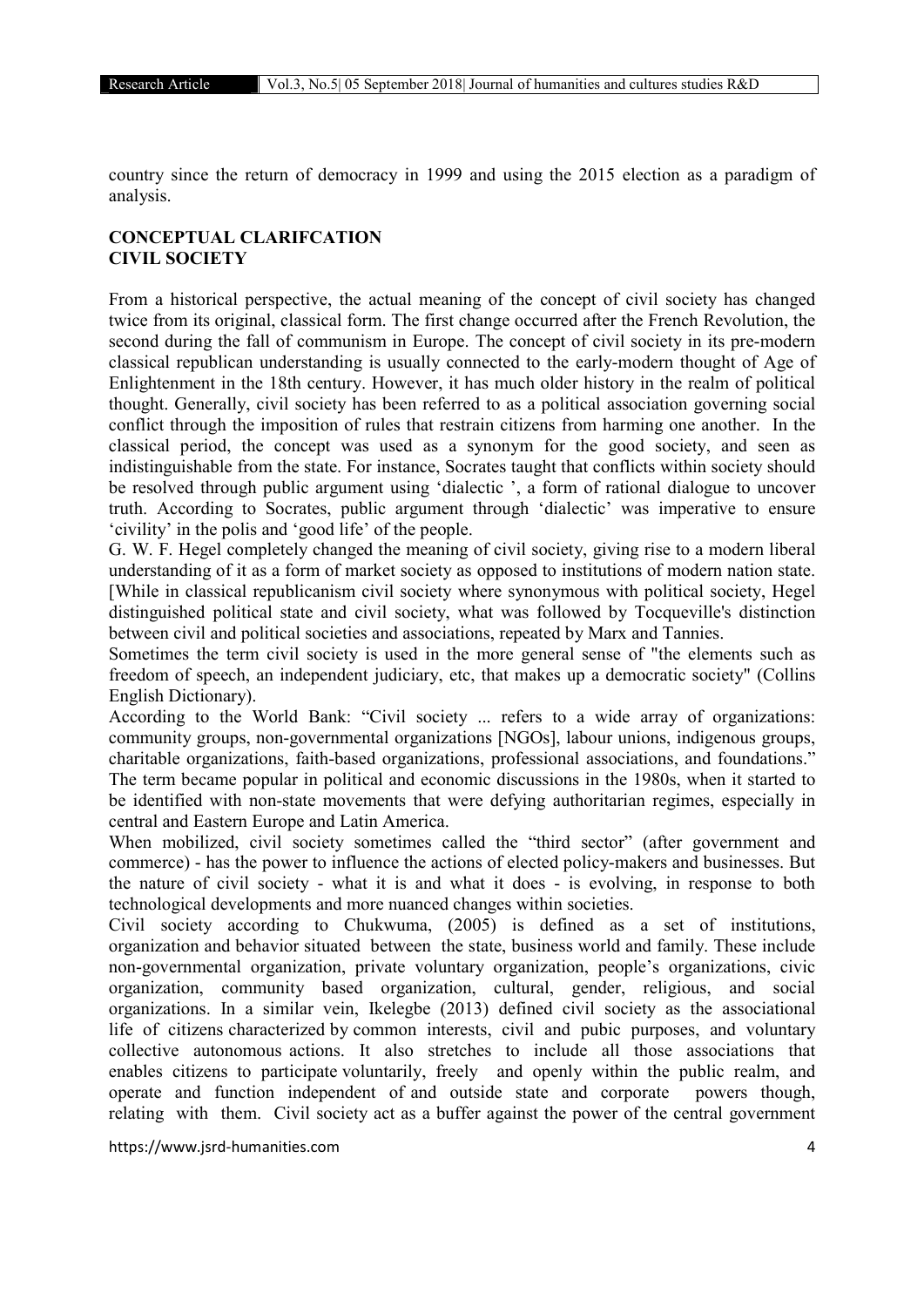and in that capacity encourages individuals to follow their own courses without fear of intimidation from the central government. To Tocqueville, civil society refers to associational activity that that occurs in political space outside the state, an ideology that gained renewed momentum in the I980 and I990s as organizations and activists struggled to challenge dictatorships and illiberal regimes.

The term "civil society" generally is used to refer to social relations and organizations outside the state or governmental control. Sometimes it is also taken to mean outside the economic or business sphere as well. Usually "civil society" refers to nongovernmental organizations (NGOs) and associations that people belong to for social and political reasons: churches and church groups, community groups, youth groups, service organizations, interest groups, and academic institutions and organizations, for example. It also refers to the activities of these organizations.

Though independent of the governmental structure, these organizations frequently become involved in political activities. They try to influence governmental decision making and participate in a variety of public participation processes. As such, the establishment and maintenance of a healthy civil society is extremely important for the successful development and operation of democratic political systems.

|  | a | m                                                                                                                    | e | S | $\Omega$ | b |  | je ctive |  |  | $\mathbf S$ |
|--|---|----------------------------------------------------------------------------------------------------------------------|---|---|----------|---|--|----------|--|--|-------------|
|  |   | • Humanitarian civil societ Short-term relief to prevent death.                                                      |   |   |          |   |  |          |  |  |             |
|  |   | • Developmental civil societ Long-term efforts to improve quality of life in economic, political and social sectors. |   |   |          |   |  |          |  |  |             |
|  |   | • Human rights civil societ Efforts to create supportive political environment.                                      |   |   |          |   |  |          |  |  |             |
|  |   | • Peace building civil societ Works specifically to address conflict.                                                |   |   |          |   |  |          |  |  |             |

#### TYPES OF CIVIL SOCIETY ORGANIZATION (CSOs)

#### EXAMPLES OF CIVIL SOCIETIES IN NIGERIA

There are six Geopolitical zones in Nigeria and about 250 ethnic groups with over 521 languages. However, the Constitution of Nigeria as amended in 1999 permits freedom of assembly, associations and civil societies irrespective of the geopolitical zones, ethnic groups and languages. Civil societies plays a key role in the nation's development and growth. Below is a list of notable civil societies in Nigeria :

- Oodua Peoples Congress
- Arewa People's Congress
- Ohanaeze Ndigbo
- PANDEF Pan Niger Delta Forum
- Movement for the Emancipation of the Niger Delta
- Nigeria Labour Congress
- Women Awareness Organisation (WAO).
- Gender Development Initiative.
- International Committee for Rescue in Africa.
- Society for Human Development (SHD).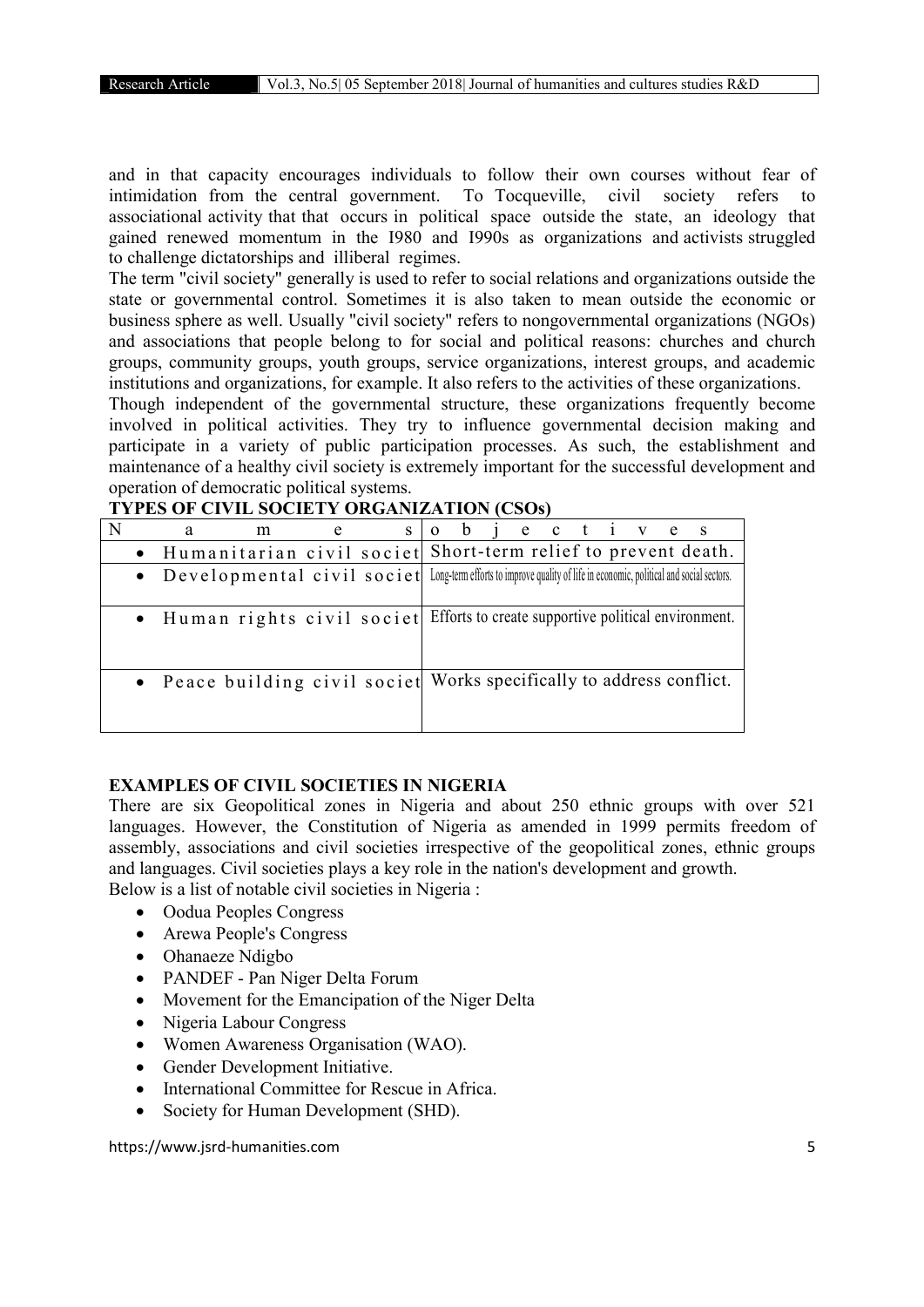- Centre for Gender Education (CGE).
- Justice, Development and Peace Commission.
- Youth Patriot Foundation etc.

## PRINCIPLES OF CIVIL SOCIETY

It has been suggested by scholars that that there are three principles of civil society. Which are?

- Principle of participatory engagement : This principle states that all member of a group have access to participate in the group
- Principle of constitutional authority: This principle states that the right of every individual must be protected, the group is constitutionally legitimized.
- Principle of moral responsibility: This principle states that every member of the group have moral responsibility to use their civil liberties in the way that do not violate the human right of others.

## THE STRENGTH OF CIVIL SOCIETY

- Long-term commitment
- Access to areas & people where government cannot reach
- Trust  $&$  legitimacy with local populations
- Flexible to adapt to changes in local context
- Local experience in addressing conflicts
- Understanding cultural, religious, & political context

## THE FUNCTIONS OF CIVIL SOCIETY

- Civil society makes state at all level to be accountable, responsive and to be more effective. They help to limit and control the power of the state
- It promotes political participation through the process of educating people about the about their rights and obligations as democratic citizen and also encourage them to participate in election.
- Building community; engagement and participation in voluntary associations also has the potential to strengthen bonds among citizens.
- Civil society provides training ground for future leaders at all level of government.

## CHALLENGES OF CIVIL SOCIETY

- Diversity of missions and capacities
- Capacity of staff, funding, and skills are sometimes lacking
- Tensions and mistrust between government and CSOs
- Security situation may stop their work
- Service delivery may substitute or weaken state legitimacy

## BRIEF HISTORICAL ANALYSIS OF THE EVOLUTION OF CIVIL SOCIETY

The origin of the term civil society goes back to Aristotle's phrase koinōnía politikḗ (κοινωνία πολιτική), occurring in his popular work "Politics ", where it refers to a 'community', commensurate with the Greek city-state (polis) characterized by a shared set of norms and ethos, in which free citizens on an equal footing lived under the rule of law . The telos or end of civil society, thus defined, was eudaimonia (τὸ εὖ ζῆν tò eu zēn) (often translated as human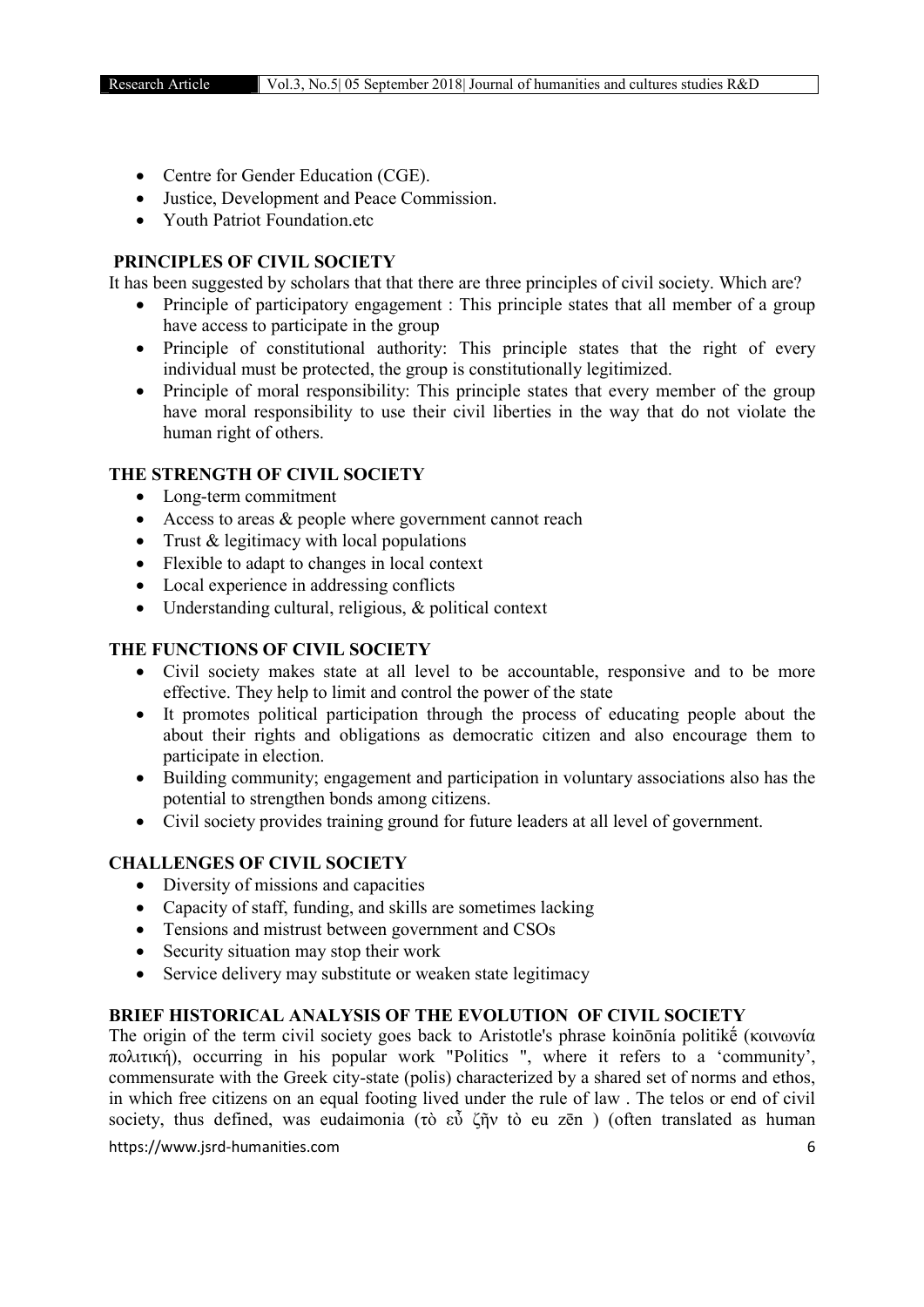flourishing or common well-being), in as man was defined as a 'political (social) animal' (ζῷον πολιτικόν zōon politikón). [Though the concept was mentioned in Roman writers, such as Cicero , it entered into Western political discourse following the translation of Aristotle's works into Latin (societas civilis) by late medieval and early Medieval writers such as William of Moerbeke and Leonardo Bruni , where it often referred to the ancient notion of a republic (res publica). With the rise of a distinction between monarchical autonomy and public law, the term then gained currency to denote the corporate estates ( Ständestaat) of a feudal elite of land-holders as opposed to the powers exercised by the prince. It had a long history in state theory, and was revived with particular force in recent times, in Eastern Europe, where dissidents such as Václav Havel employed it to denote the sphere of civic associations threatened by the intrusive holistic state-dominated regimes of Communist Eastern Europe.

#### **ELECTION**

An election is a formal group decision-making process by which a population chooses an individual to hold public office. Elections have been the usual mechanism by which modern representative democracy has operated since the 17th century. Ujo (2000) defined election as "a procedure that allows member, of an organization or community to choice representative who will hold position of authority within it". The international encyclopedia of social science, vol. 5 defines election as one procedure of aggregating preferences of a particular kind. Two key words (procedure and preferences) emerge from this definition; procedure refers to statuesque - a prescribed specific way of doing things whole preferences simple devotes choice among alternatives.

Election is the act of a party casting vote to elect an individual for some type of position. Elections may involve a public or private vote depending on the position. Most positions in the local, state, and federal governments are voting on in some type of election (Business Dictionary).Elections may fill offices in the legislature, sometimes in the executive and judiciary, and for regional and local government. This process is also used in many other private and business organizations, from clubs to voluntary associations and corporations.

The universal use of elections as a tool for selecting representatives in modern representative democracies is in contrast with the practice in the democratic archetype, ancient Athens, where the Elections were considered an oligarchic institution and most political offices were filled using sortition, also known as allotment, by which officeholders were chosen by lot. (Wikipedia) Elections make a fundamental contribution to democratic governance. Because direct democracy a form of government in which political decisions are made directly by the entire body of qualified citizen is impractical in most modern societies, democratic government must be conducted through representatives. Elections enable voters to select leaders and to hold them accountable for their performance in office. Accountability can be undermined when elected leaders do not care whether they are reelected or when; for historical or other reasons, one party or coalition is so dominant that there is effectively no choice for voters among alternative candidates, parties, or policies. Nevertheless, the possibility of controlling leaders by requiring them to submit to regular and periodic elections helps to solve the problem of succession in leadership and thus contributes to the continuation of democracy. Moreover, where the electoral process is competitive and forces candidates or parties to expose their records and future intentions to popular scrutiny, elections serve as forums for the discussion of public issues and facilitate the expression of public opinion.

(https://www.britannica.com/topic/election-political-science/Functions-of-elections).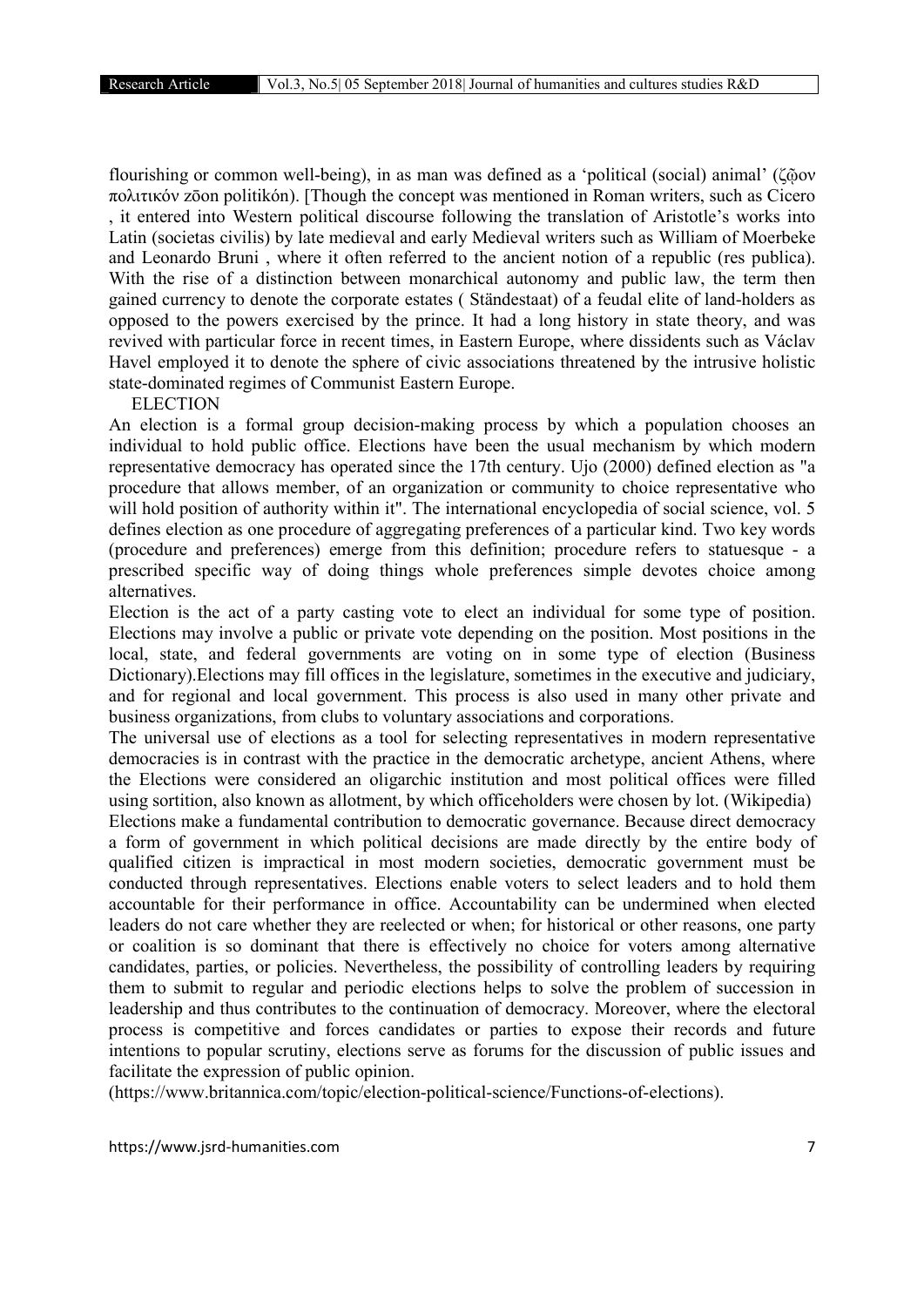#### TYPES OF ELECTIONS

There are basically four types of election which are as follows:

- Primary Elections Held by the political parties to select each party's nominee for the general election. In the primary, separate party ballots are printed, and the voter must choose between the ballot with Democrats running against other Democrats or the one on which Republicans run against other Republicans. If there are three or more candidates in a race, and if no one receives a majority of the votes cast, then a second primary election or runoff election is held between the two candidates who receive the highest number of votes in the first primary. The winner of this runoff election will be the party nominee.
- General Elections Held to determine which political party, independent, or write-in candidate will occupy each office that is up for election. In the general election, a voter may split the ticket to select candidates from all parties on the ballot; however, a voter may choose only one candidate per office.
- Constitutional Amendment Elections Held when constitutional amendments appear on the ballot. In a primary election, if a voter does not want to participate in one of the party primaries, he or she may vote on the amendments only.
- Special Elections Held in extraordinary situations such as the necessity to fill a vacancy that occurs during the term for which a person was elected, or when a referendum is held on some particular question or proposition such as the issuance of bond. (http://www.elmorecountyelections.org/types.html)

|  |  |      | ffra  |  |  |                                                                                                                                                                                                                                                |
|--|--|------|-------|--|--|------------------------------------------------------------------------------------------------------------------------------------------------------------------------------------------------------------------------------------------------|
|  |  |      |       |  |  | <b>O n</b> i <b>n</b> a <b>t</b> i <b>O</b> Ateneentaine democratiquies a procedure to given nomination for policed office a material contact for the excelence of police is mediated through present to process in organized policed parties. |
|  |  |      |       |  |  |                                                                                                                                                                                                                                                |
|  |  |      |       |  |  | • E 1 e c t o r a 1 s y s t e m Electoral systems are the detailed constitutional arrangements and voting systems that convert the vote into a political decision.                                                                             |
|  |  | $-e$ | dulin |  |  | The nature of democracy is that elected officials are accountable to the people, and they must return to the voters at prescribed intervals to seek their mandate to continue in office.                                                       |
|  |  |      |       |  |  | $\bullet$ $E$ $l$ $e$ $c$ $t$ $i$ $o$ $n$ $c$ $a$ $m$ $p$ $a$ $i$ $g$ $r$ $l$ $l$ the disorde plasted potential population of the state distribution than the product manage of the distribution of the distribution of the distrib            |

## CHARACTERISTICS OF ELECTIONS

Source: https://en.m.wikipedia.org/wiki/Election

## FUNCTIONS OF ELECTIONS

 Elections thus provide political education for citizens and ensure the responsiveness of democratic governments to the will of the people. They also serve to legitimize the acts of those who wield power, a function that is performed to some extent even by elections that are noncompetitive.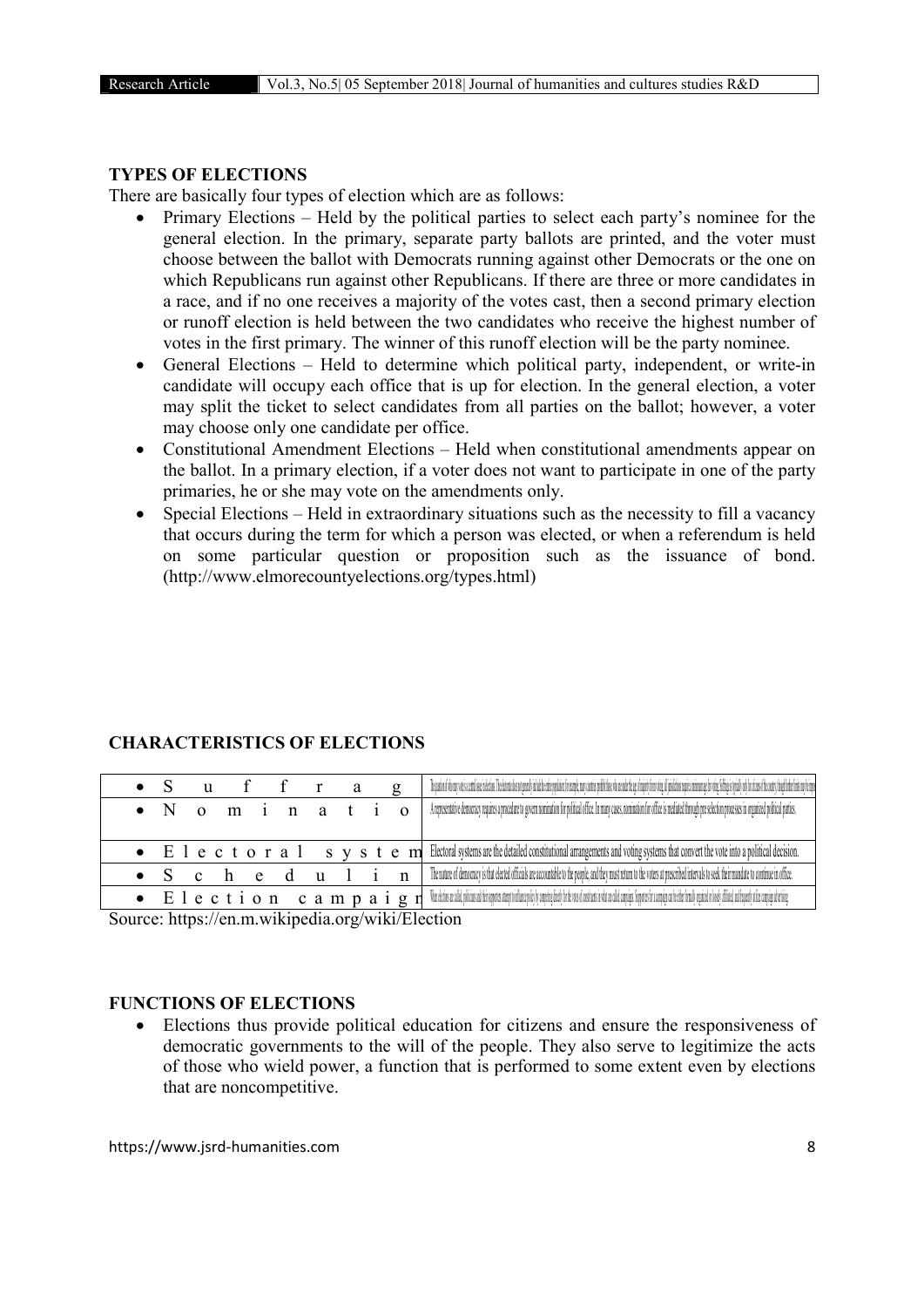- Elections also reinforce the stability and legitimacy of the political community. Like national holidays commemorating common experiences, elections link citizens to each other and thereby confirm the viability of the polity. As a result, elections help to facilitate social and political integration.
- Finally, elections serve a self-actualizing purpose by confirming the worth and dignity of individual citizens as human beings. Whatever other needs voters may have, participation in an election serves to reinforce their self-esteem and self-respect. Voting gives people an opportunity to have their say and, through expressing partisanship, to satisfy their need to feel a sense of belonging. Even nonvoting satisfies the need of some people to express their alienation from the political community. For precisely these reasons, the long battle for the right to vote and the demand for equality in electoral participation can be viewed as the manifestation of a profound human craving for personal fulfillment.

((https://wwwbritannicacom/topic/election-political-science/Functions-of-elections).

## IMPORTANCE OF ELECTIONS

Election is important in following ways

- People get opportunity to elect their representative as They wish
- Election create a political competition among parties and candidates
- It give deserving and capable people to represent
- Election is always better than selection
- Election give an opportunity to political parties to form government etc. (www.quora.com)

## CHALLENGES OF ELECTIONS IN NIGERIA

Professor Jega in a lecture titled," Challenges of Fraud free Elections under a democratic dispensation", delivered at a Book launch on Fraud Election by Mustapha Akanbi Foundation(MAF),Ilorin noted that," there are some key challenges confronting efforts to conduct fraud-free elections in an environment like ours", which he also noted are surmountable. These factors include the following:

•Insecurity.

•Funding: Processes that will guarantee fraud free elections cost money, which is hard to come by.

•Attitude of political class

•Apathetic and inactive citizenry.

•Delay in amendment to the legal Framework.

•Completion of the review of electoral constituencies and Prosecution of election offenders.(www.vanguardngr.com/2014/03)

## HISTORICAL EVOLUTION OF THE ELECTORAL SYSTEM

Elections were used as early in history as ancient Greece and ancient Rome, and throughout the medieval period to select rulers such as the Holy Roman Emperor and the pope.

https://www.jsrd-humanities.com 9 In Vedic period of India, the Raja (chiefs) of Gana (a tribal organization) was apparently elected by the gana. The raja belonged to the noble Kshatriya varna (warrior class), and was typically a son of the previous raja. However, the gana members had the final say in his elections. Even during the Sangam Period people elected their representatives by casting their votes and the ballot boxes (Usually a pot) were tied by rope and sealed. After the election the votes were taken out and counted. The Pala king Gopala (ruled c. 750s–770s CE) in early medieval Bengal was elected by a group of feudal chieftains. Such elections were quite common in contemporary societies of the region. In the Chola Empire, around 920 CE, in Uthiramerur (in present-day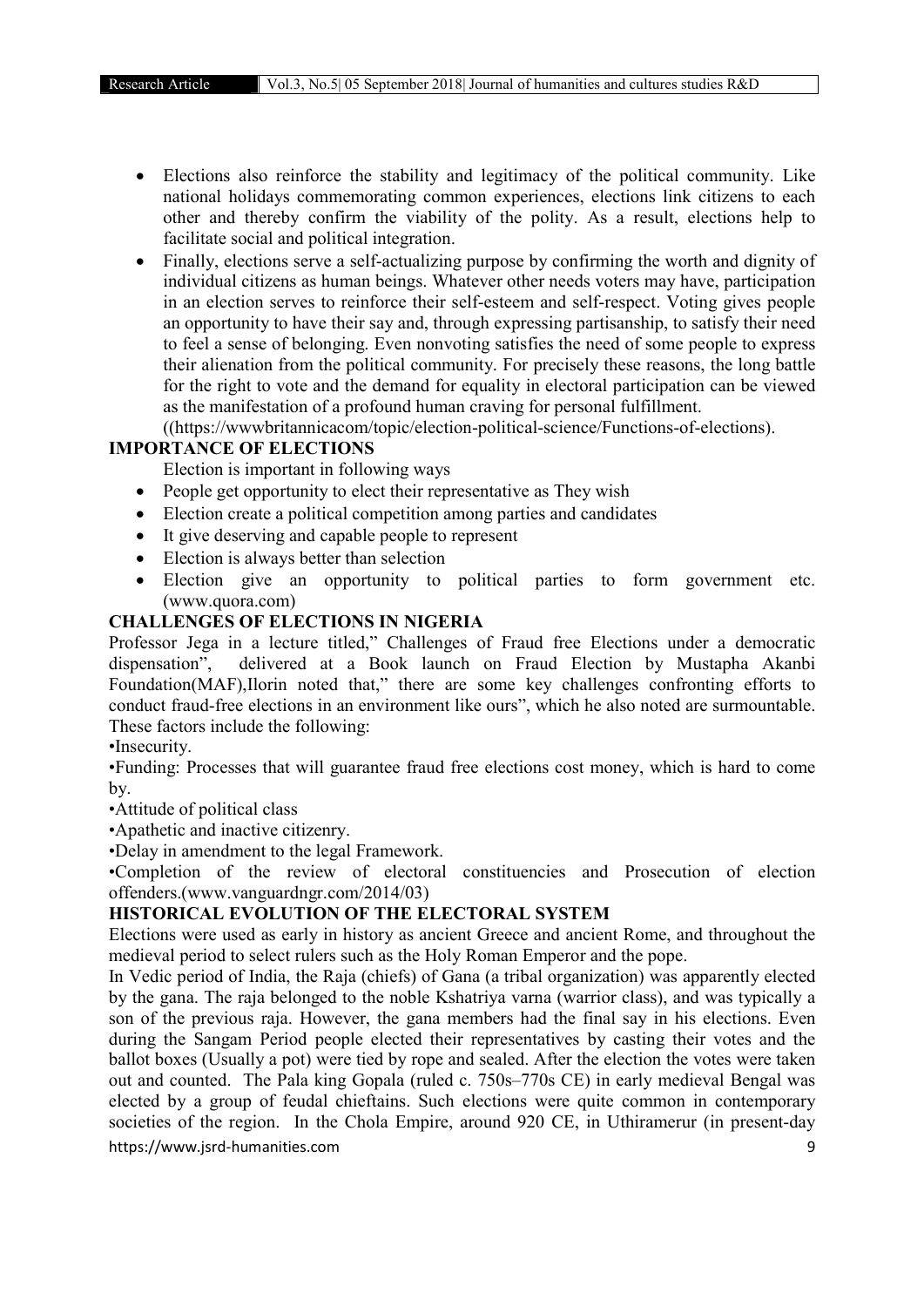Tamil Nadu ), palm leaves were used for selecting the village committee members. The leaves, with candidate names written on them, were put inside a mud pot. To select the committee members, a young boy was asked to take out as many leaves as the number of positions available. This was known as the Kudavolai system.

The modern "election", which consists of public elections of government officials, didn't emerge until the beginning of the 17th century when the idea of representative government took hold in North America and Europe.

Questions of suffrage, especially suffrage for minority groups, have dominated the history of elections. Males, the dominate cultural group in North America and Europe, often dominated the electorate and continue to do so in many countries. Early elections in countries such as the United Kingdom and the United States were dominated by landed or ruling class males. However, by 1920 all Western European and North American democracies had universal adult male suffrage (except Switzerland) and many countries began to consider women's suffrage. Despite legally mandated universal suffrage for adult males, political barriers were sometimes erected to prevent fair access to elections. (https://en.m.wikipedia.org/wiki/Election)

The history of election in Nigeria however dates back to the colonial era and it's evolution has continued after it's attainment of nation hood in 1960 Nigeria from the United Kingdom on October 1, by an act of the British parliament. In 1963 Nigeria became a republic within the commonwealth. Nnamdi Azikwe (an Igbo) became the republic's first president and Tafawa Balewa (a Fulani-Hausa) the first prime minister and since then election has become a periodic ritual in Nigeria.

#### THE ROLE OF THE CIVIL SOCIETY IN THE ELECTORAL PROCESS OF NIGERIA

An active civil society is an indicator of a functioning and democratic state. Civil society both works in partnership with the state to complement and supplement its capacity and to hold the state to account for its responsibilities and transparent governance. The literature on relations between civil society and democratic political society in which election is its key tenets have their roots in classical liberal writings like those of Alexis de Tocqueville. However they were developed in significant ways by 20th century theorists like Gabriel Almond and Sidney Verba, who identified the role of political culture in a democratic order as vital, argued that the political element of political organizations facilitates better awareness and a more informed citizenry, who make better voting choices, participate in politics, and hold government more accountable as a result. The statutes of these organizations have often been considered micro-constitutions because they accustom participants to the formalities of democratic decision making.

More recently, Robert D. Putnam has argued that even non-political organizations in civil society are vital for democracy. This is because they build social capital, trust and shared values, which are transferred into the political sphere and help to hold society together, facilitating an understanding of the interconnectedness of society and interests within it.

Democracy is about equality and elimination of discriminations irrespective of race, class or ethno-religious or cultural affiliations. In this perspective, Ikelegbe(2007) asserts that civil society organizations ensure that there is adequate constitutional provisions that promote equity and to also monitor and advocate for its implementation and practice in a democratic nation. It is expected that civil society stimulate good democratic governance by promoting equity in all ramifications especially by reporting cases of discriminations to the public. To this end the following constitute the role of civil society in the electoral process: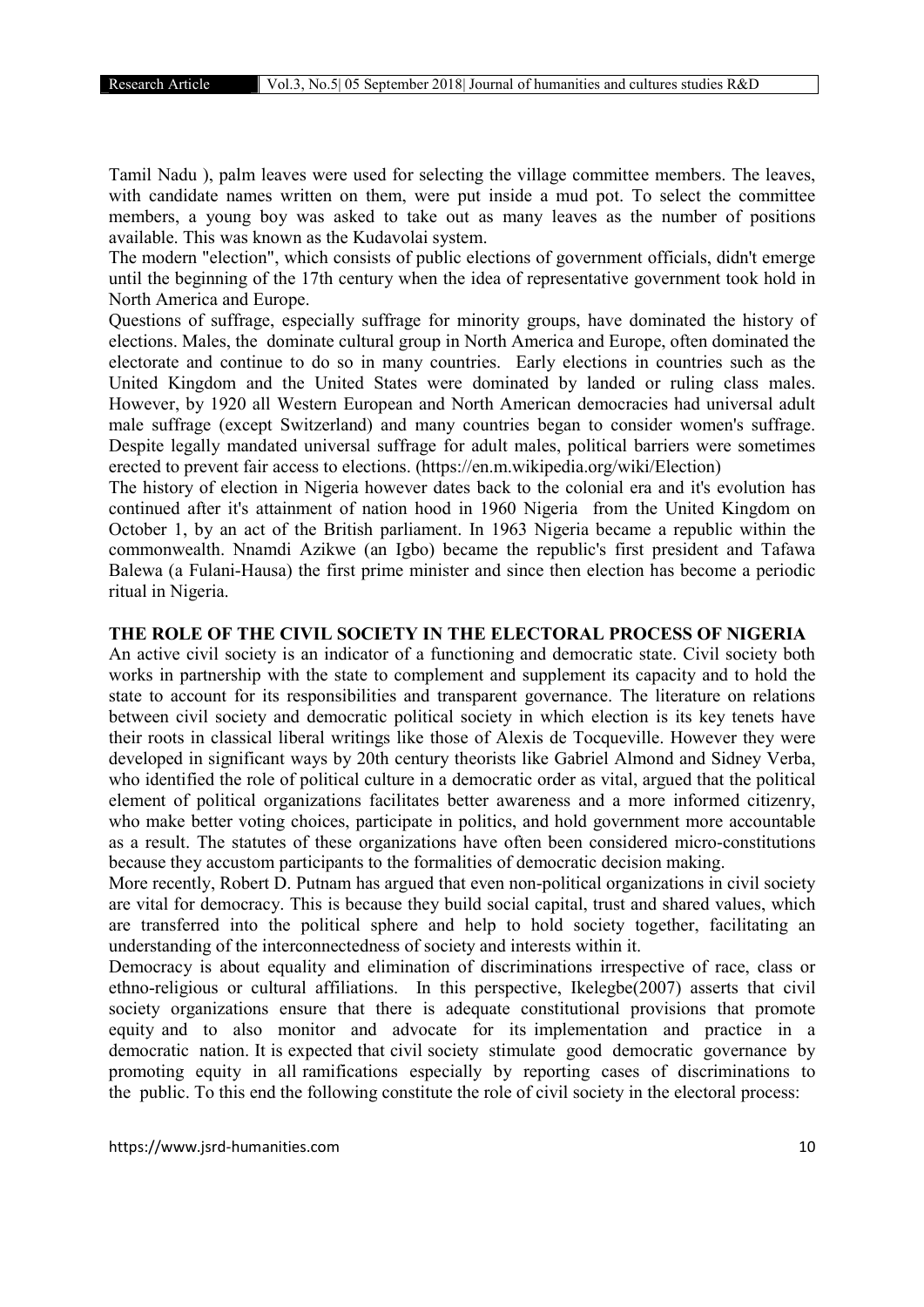- Maintain a partnership and dialogue with all of those, internally and internationally, who wish to see strong democracy in Nigeria.
- Encourage democratic culture within the political parties.
- Maintain a frequent and regular dialogue with political parties.
- Promote and protect the legal, procedural and behavioral components of independence.
- Encourage voter participation in the election, with special emphasis on over-coming barriers caused by social, religious and geographic factors, through partnership with the electoral commission and the security agencies.
- Ensure that all eligible voters are on the electoral roll once and that those who are not eligible are not on the electoral roll Strengthen election planning process and capability.
- Encourage political party compliance with the law and

regulations through a mixture of dialogue and enforcement.

Jega (2006) also asserts that a democratically included civil society group has roles as:

- Promotion and defense of the constitution and rule of law
- The enhancement of the integrity and efficiency of the democratic institution and processes.
- The development of a viable democratic culture in the polity.

The 2015 Nigeria general elections was one of the most keenly contested in recent Nigeria history. For the first time, opposition political parties came together and provided a strong challenge to a ruling party resulting in elections that saw the defeat of the ruling People's Democratic Party (PDP). The Nigeria Civil Society Situation Room played an active role in bringing together a cohesive civil society observation of the elections. Thus the role of the "Situation Room "will be our area of concern because it is made up of different civil societies;

The Situation Room is a platform of more than 60 Civil Society Organisations (CSOs) working on good governance and election related issues. It was created in 2010 ahead of the 2011 Nigeria general elections. The purpose was to unite leaders and key CSOs to play an active role in the election process. In the 2015 general elections, the Situation Room widened participation in its activities, deploying a nationwide coverage and observation of the 2015 elections. It relied on its partner organisations located in different parts of the country to receive field reports that informed its analysis of the 2015 general elections. Reports received from the field focused on routine voting information, incidents during elections including violence, security breaches, general conduct of elections, security and political party officials. The aggregation of this reports informed the analysis of Situation Room and the call it made on the general elections. Where necessary Situation Room intervened directly with election stakeholders to correct or inform on Election Day happenings. The election stakeholders with whom Situation Room intervened include INEC, the police and security agencies etc. The Situation Room operated through the active participation of its partner groups facilitated through regular meetings and conversations held by telephone, email and other forms of social media communication. Through its active and vibrant communication system, the Situation Room is often able to deliberate on pressing issues, issue press statements or even carry out advocacy visits. The situation through its analysts plays the following roles in the success of the 2015 general election: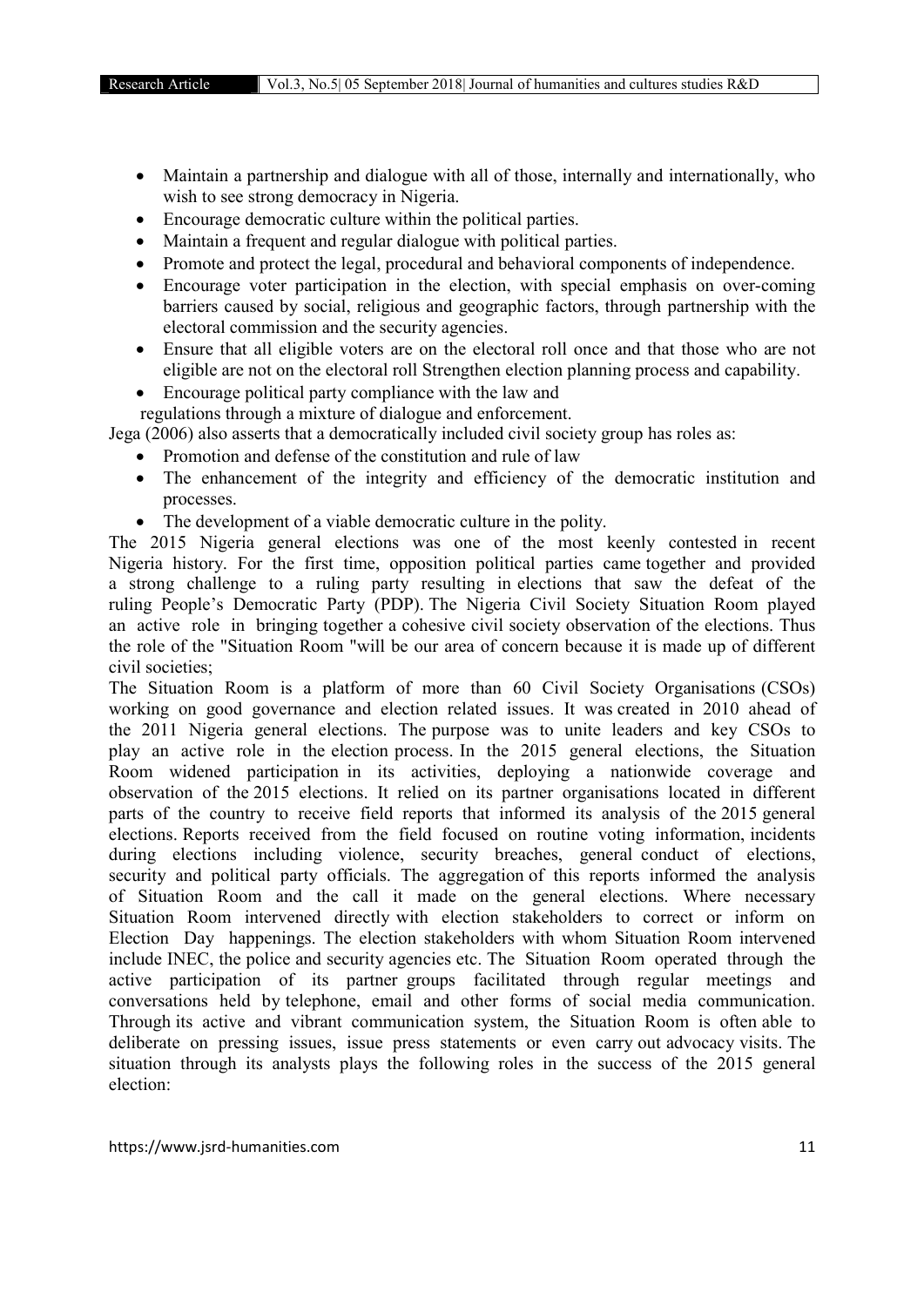- Helping the internal observer groups to have a wider sense and understanding of issues in the conduct of the elections
- Expressing civil society feelings and positions on the observance of the rules and conduct of support agencies
- Sounding warnings on developments that could mar the integrity of the elections Putting government agencies and INEC including security personnel that they were being watched and their acts of omission or commission to compromise the process could lead to violence
- Promoting the transparency and integrity of the 2015 elections Interventions were helpful in improvements in the conduct of the governorship and state assembly elections after the Presidential and National assembly elections.

Generally civil society in a democratically grounded society are expected to perform four key functions, these includes:

- Voter's education: Voter education means providing citizens of a democracy with basic information about participating in elections. Voter education is often provided by the state itself, often through a national electoral commission but in recent times the Civil society has taken over that function, so it is therefore important that it is politically nonpartisan.
- Information dissemination: Information dissemination requires systematic collection, organization, and storage of information relevant to the needs of the political milieu.
- Monitoring of the electoral process: the Civil Society through its field agents monitor election to ensure transparency in the voting, collation and counting processes.
- Finally it servers as watchdog: Here the attention is on curtailing the excesses of government.

## RECOMMENDATIONS

Base on the above the civil society to a large extent have played a vital role in the electoral process of Nigeria since it's attainment of nationhood in 1960.., and they can do better if afforded the needed environment to thrive. It is to this end that Jega (2006) listed seven (7) recommendations to secure the independence of the civil society organizations in Nigeria. These recommendations according to him to a large extent will serve as a means of attaining a democratic and independent civil society. They include the following:

- Acquisition of basic facilities and equipments which are necessary for organizational efficiency, effectiveness and measurable output.
- Promotion of increased and focused network among civil society groups.
- Training of cadres of grass root mobilization and advocacy
- Training of cadres for acquisition of leadership and good governance skills.
- Promotion of collaborative joint programmes of advocacy and mobilization.
- Diversification of sources of funding through creative revenue generation activities.
- The need to coordinate and control the NGO phenomena in order to reduce reliance on foreign grants.

In the same vain at a Presentation to NGO Leaders, February 10, 2004,Convention Center, Baghdad the following are identified as what civil society must do to ensure the development of democracy which election is anchored upon:

 The first and most basic role of civil society is to limit and control the power of the state. Of course, any democracy needs a well-functioning and authoritative state. But when a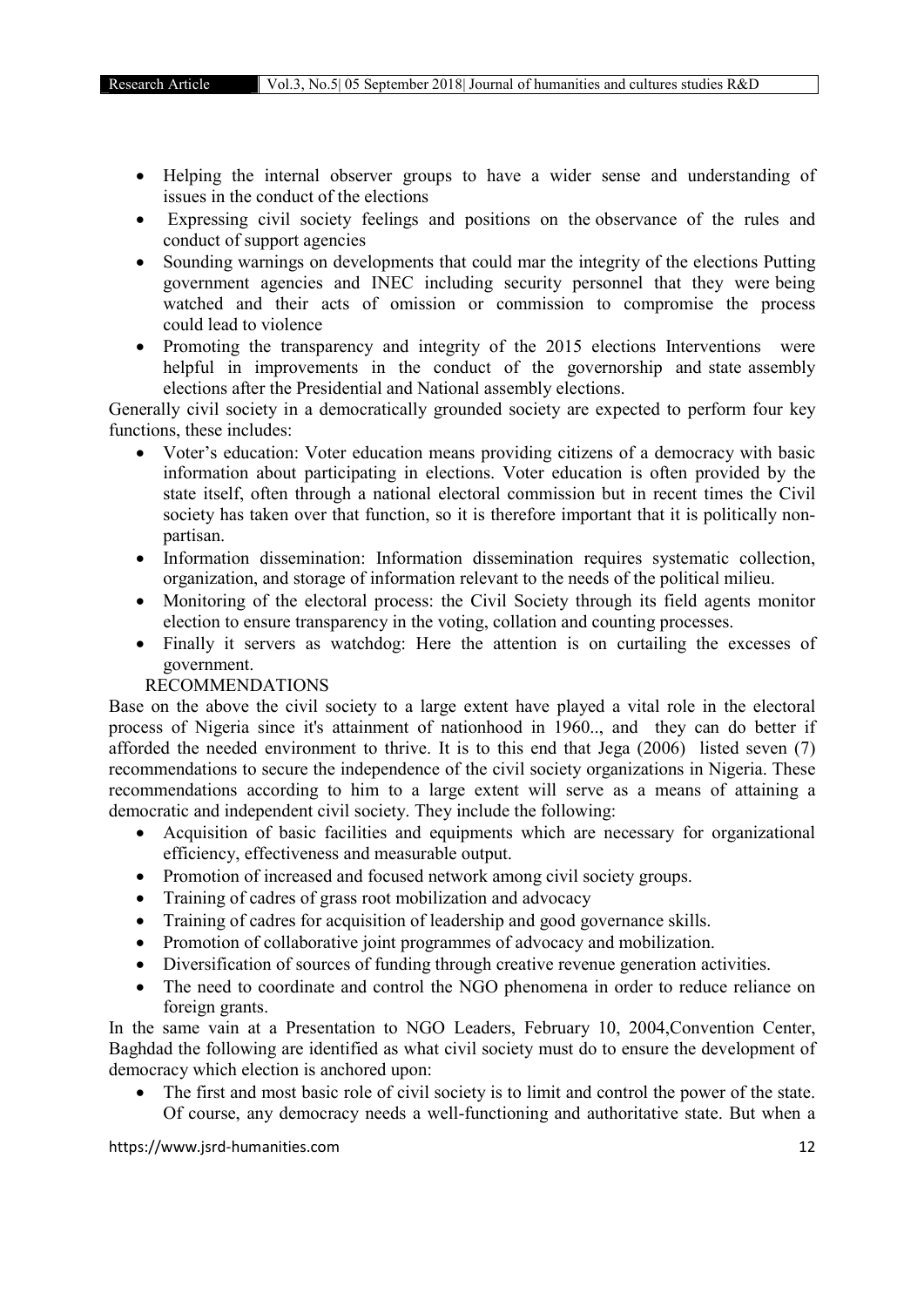country is emerging from decades of dictatorship, it also needs to find ways to check, monitor, and restrain the power of political leaders and state officials.

 Expose the corrupt conduct of public officials and lobby for good governance reforms. Even where anti-corruption laws and bodies exist, they cannot function effectively without the active support and participation of civil society. Civil society organizations can help to develop the other values of democratic life: tolerance, moderation, compromise, and respect for opposing points of view. Without this deeper culture of accommodation, democracy cannot be stable. These values cannot simply be taught; they must also be experienced through practice. We have outstanding examples from other countries of NGOs—especially women's groups—that have cultivated these values in young people and adults through various programs that practice participation and debate.

 Civil society can strengthen democracy by providing new forms of interest and solidarity that cut across old forms of tribal, linguistic, religious, and other identity ties. Democracy cannot be stable if people only associate with others of the same religion or identity. When people of different religions and ethnic identities come together on the basis of their common interests as women, artists, doctors, students, workers, farmers, lawyers, human rights activists, environmentalists, and so on, civic life becomes richer, more complex, and more tolerant.etc

#### **CONCLUSION**

Nigeria has been hailed globally for achieving a rancour-free change of leadership at the centre, with the displacement of the ruling party – the Peoples Democratic Party – through a nearperfect electoral process, which many have described as a work-in-progress. The success achieved in the general elections has been attributed to a combination of factors, which included the existence of an electoral umpire with a focused leadership, a well-coordinated opposition forces and a vigilant citizenry, driven by observant civil society organizations (CSOs).